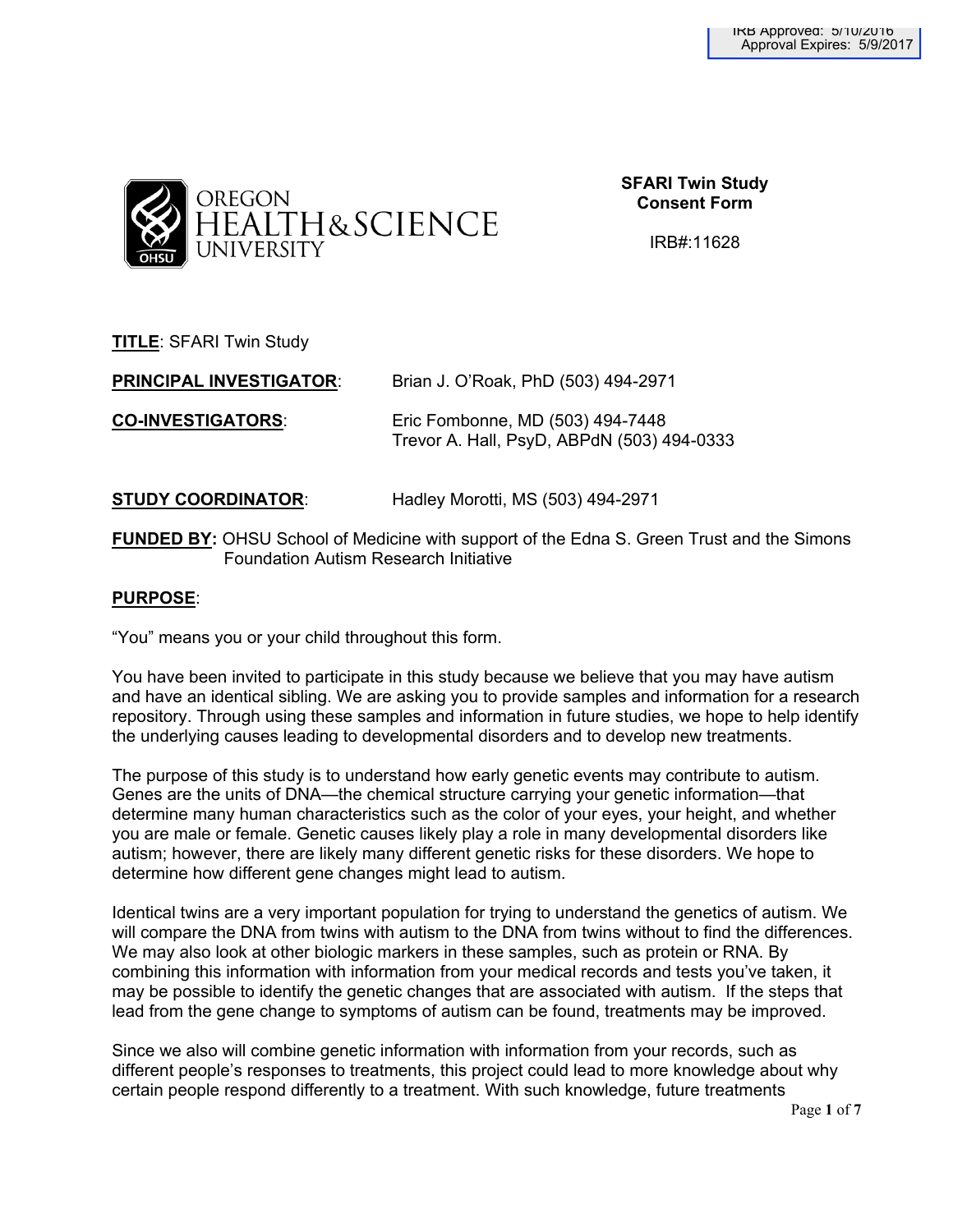potentially could become customized to a patient's unique genetic make-up.

This repository was designed to collect biological samples and information from people with developmental disorders and their relatives. Information will be stored in a registry. The registry is a database that will track medical and family history information and will allow us to contact participants with important new information about these disorders, including research study opportunities.

Through using these samples and information for this study and in future studies, we hope to help identify the underlying causes leading to developmental disorders and to develop new, personalized treatments.

# **WHAT SPECIMENS/DATA WILL BE COLLECTED?**

The specimens collected may include blood, saliva, and discarded or previously stored surgically removed tissue. The study staff will clarify which of the following specimens and information you will be asked to provide.

We will ask for information about your health history, daily life, and family history. We may ask you to complete additional tests related to learning and memory, social interactions, and daily living skills. We may ask your permission to contact your health care provider to obtain information about your health, such as psychological assessments, reports from any clinical assessments, brain scans, and genetic test results. If we need this information, we will ask you to sign a medical record release form giving us permission to obtain this information from your provider.

# **HOW WILL SPECIMENS/DATA BE COLLECTED?**:

Taking part in this study **may** involve the following:

- 1) Blood draw. We may collect a blood sample from a vein in your arm (up to four teaspoons).
- 2) Saliva collection. You will spit into a collection tube or we will swab your mouth. Approximately one teaspoon of saliva is required.
- 3) Tissue collection. If you have tissue removed as part of your medical care, such as during a surgery, we may ask for discarded ("leftover") or previously stored tissue to be transferred to us and added to the repository.
- 4) Medical history information. We will collect health information from your medical record. You may be asked to sign a separate form for the release of medical records.
- 5) Testing. You may be given questionnaires, forms, or asked questions by a researcher about your health and current skills. We may ask you to complete additional tests related to learning and memory, social interactions, and daily living skills. These may be obtained by phone, mail, or online.
- 6) Information about your relatives. You may be asked to give us health information about your relatives. Any information you give us will be kept strictly confidential. We will not contact your relatives without their permission. We may discuss with you the possibility of including your relatives in the study in the future.

The study visit will take between one and two hours and will involve at most one visit to OHSU. If the consent forms are reviewed with you by phone, then you will need to visit your local doctor or laboratory for sample collection or a saliva collection kit will be mailed to you. We will work with your local doctor or laboratory to ensure there is no cost to you for a blood draw.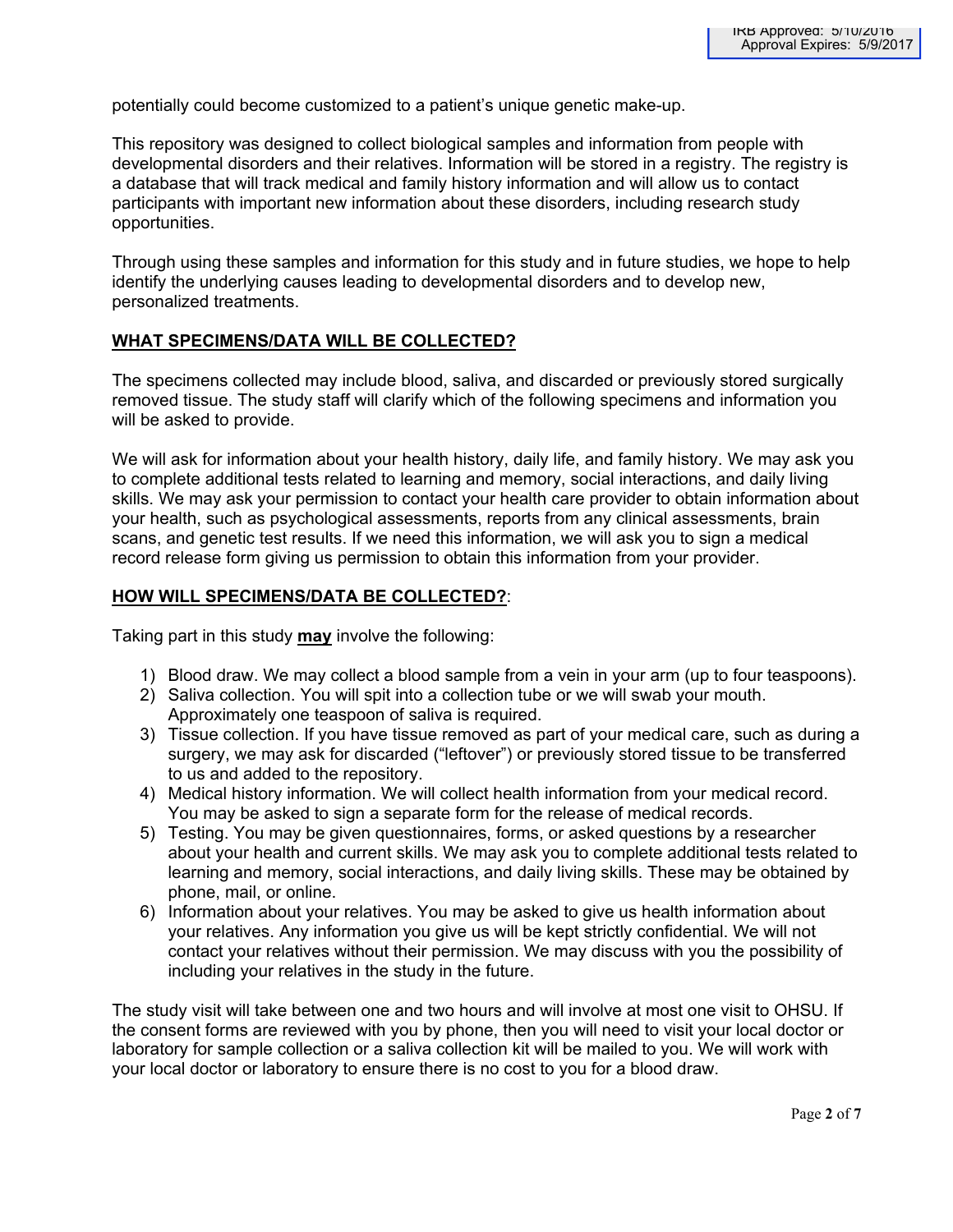# **WHAT WILL HAPPEN TO THE SPECIMENS/DATA?**

The specimens you give will be stored in a secure area in the O'Roak Laboratory at OHSU. Your medical information will be entered in a secure database, and paper copies will be stored in locked file cabinets. A code number will be assigned to your specimens and information. Specimens will be labeled only with this code number. Your stored medical information will include your name, contact information, and other identifiers. Only the investigators listed on this form will be able to link your code number to your name and other personal information and have access to your medical information. Researchers on this study may contact you in the future to update information about you, to inform you about new research opportunities, or to share research results.

In the future, your samples and information may be shared with other researchers at OHSU and elsewhere. This may include depositing information obtained from your DNA, your medical records and other assessments in public research databases, such as, but not limited to, the National Center for Biotechnology Information (NCBI) database of Genotypes and Phenotypes (dbGaP).

In these cases, your samples and information will only be labeled with a code number. Identifying information, such as your name, social security number, or date of birth, will be removed. Other researchers will not be able to link your name to the code number. If scientifically necessary, they may also be given information about the date the samples and information were obtained.

Specimens and information will be stored in this repository indefinitely. If in the future you decide you no longer want to participate in this research, we will remove your name and any other identifiers from your samples and medical information but the material will not be destroyed and we will continue to use if for research.

# **ACCESS TO RESEARCH TEST RESULTS:**

If we discover information that is important for your health care (meaning a potential genetic explanation for your developmental disorder, or genetic information that would require action to treat or prevent a disease), either in this study or in the future, we will contact you and ask whether you wish to receive the results.

If you choose to receive the results, you may be required to have the test repeated in a clinical laboratory. You may learn information about your health that is upsetting or that impacts your family planning, family relationships, insurance, or career. Because genetic information is complex and sensitive, the results should be discussed with a genetic counselor or your primary care provider who can answer your questions or discuss your concerns*.* You would be responsible for all costs associated with having the test repeated and visiting a doctor or genetic counselor to discuss the results. The costs for the repeat testing and the counseling necessary to be certain that you understand what the results mean may be billed to you or to your third party carrier. (Caution: this will probably make the results available to the third party carrier and to your clinical record. You may choose to pay out of pocket instead.)

We may contact you again in the future to update your information in the repository.

# **PRIVACY AND CONFIDENTIALITY PROTECTIONS:**

We will take steps to keep your personal information confidential, but we cannot guarantee total privacy. We will create and collect health information about you as described in the above sections of this form. Health information is private and is protected under federal law and Oregon law. By agreeing to be in this repository, you are giving permission (also called authorization) for us to use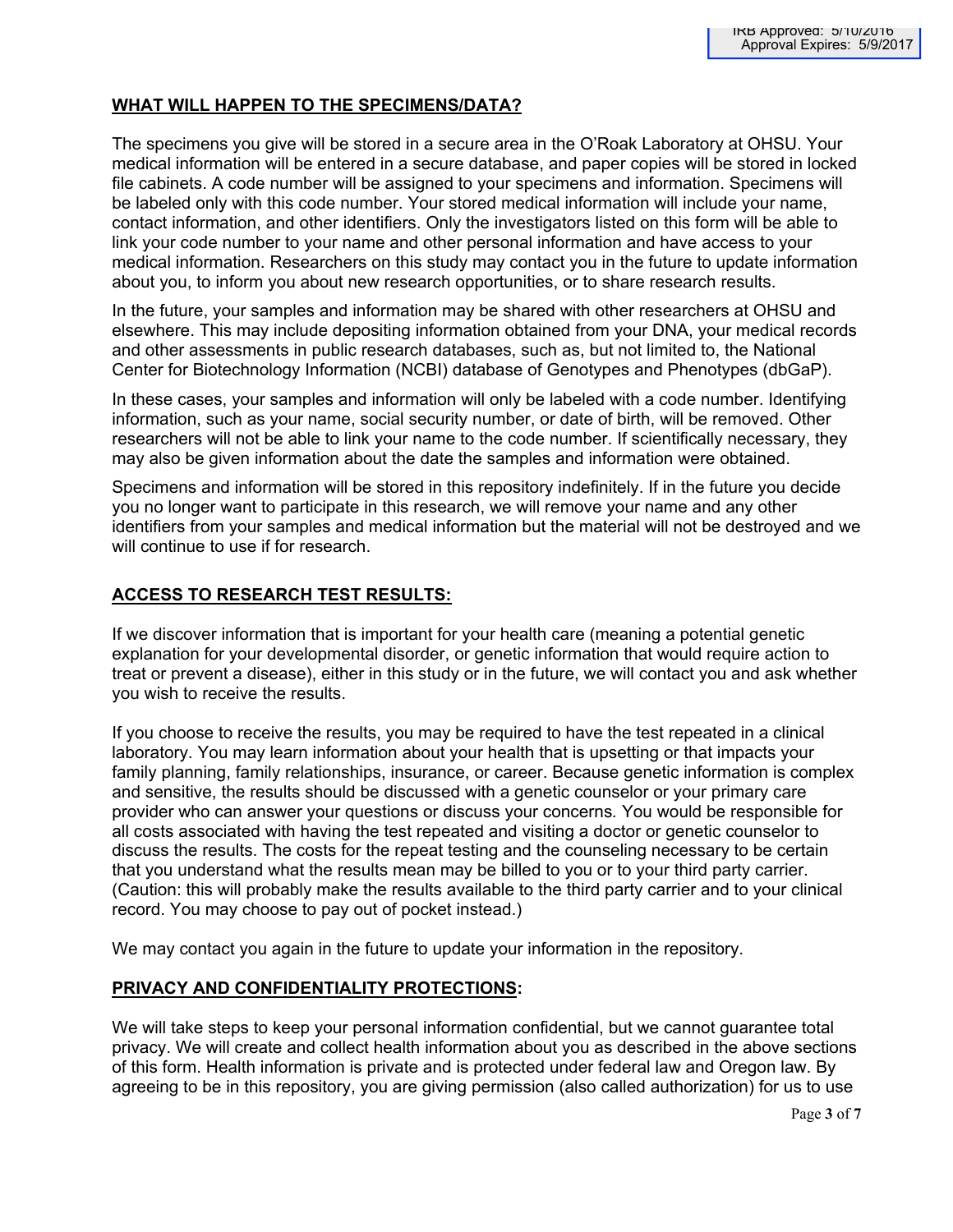and disclose your health information as described in this form.

The investigators, study staff, and others at OHSU may use the information we collect and create about you in order to maintain and oversee this study and research repository and to conduct future research projects.

We may release this information to others outside of OHSU who are involved in conducting or overseeing research, including the Office for Human Research Protections (OHRP). OHRP is a federal agency that oversees research involving humans. OHRP is permitted to review and copy your records.

We will not release information about you to others not listed above, unless required or permitted by law. We will not use your name or your identity for publication or publicity purposes, unless we have your special permission.

Under Oregon law, suspected child or elder abuse must be reported to appropriate authorities. OHSU complies with Oregon state requirements for reporting certain diseases and conditions to local health departments.

When we send specimens or information outside of OHSU, they may no longer be protected under federal or Oregon law. In this case, your specimens or information could be used and re-released without your permission.

Data or specimens from this study may be shared with other investigators for future research studies. A code number will be assigned to you or your child's samples and genetic information, as well as to other medical information about you. All data is maintained in a locked area. Only the investigators named on this consent form will be authorized to link the code number to you. Other investigators who may receive samples of your DNA, blood, saliva, tissue, genetic or medical information for research will be given only the code number. If scientifically necessary, they may also be given information about the date the samples and information were obtained. These outside collaborators will sign a data access agreement, agreeing not to attempt to identify you and to help protect your confidentiality.

Your genetic information may be shared in a public online database for future research. The database may contain the date that the samples and information were obtained, but will not contain any other information that directly identifies you, such as your name, address, or birth date, so it is unlikely that someone would know the genetic information came from you. In the future, people may develop ways to identify you or your blood relatives from this information, but currently, there is not a way to identify you without having additional information to compare to it, such as information from your DNA sample.

We may continue to use and disclose your information as described above indefinitely.

### **RISKS AND DISCOMFORTS**:

Although we have made every effort to protect your identity, there is a small risk of loss of confidentiality. If the results of these studies of your genetic makeup were to be accidentally released, it might be possible that the information we will gather about you as part of this study could become available to an insurer or an employer, or a relative, or someone else outside the study. Even though there are discrimination protections in both Oregon law and federal law, there is still a small chance that you could be harmed if a release occurred.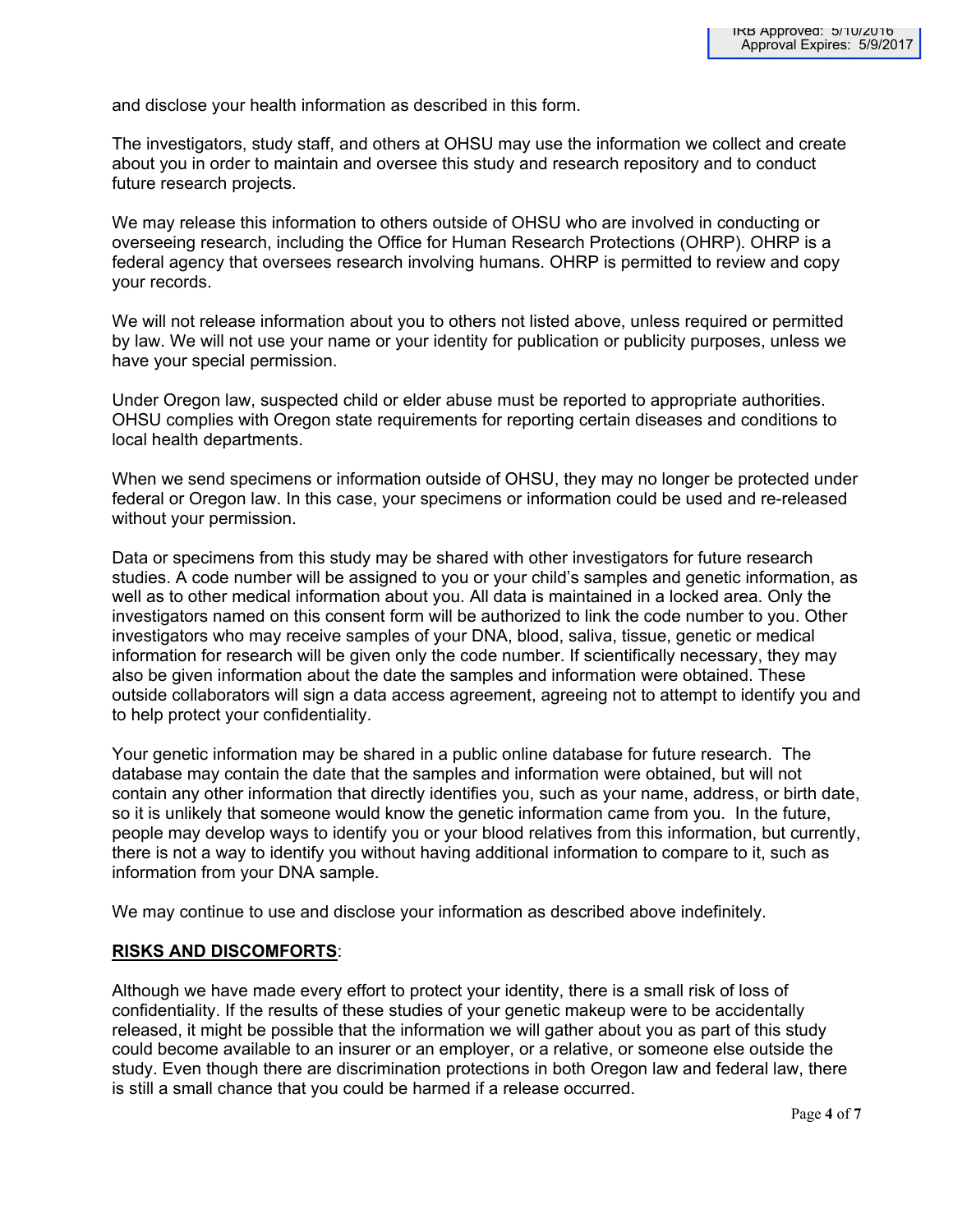A federal law, called the Genetic Information Nondiscrimination Act (GINA), generally makes it illegal for health insurance companies, group health plans, and most employers to discriminate against you based on your genetic information. Be aware that this federal law does **not** protect you against genetic discrimination by companies that sell life insurance, disability insurance, or longterm care insurance. GINA also does not protect you against discrimination if you have already been diagnosed with the genetic disease being tested.

### Risks related to blood draw:

Blood drawing will cause some pain and carries a small risk of bleeding, bruising or infection at the puncture site.

Since "leftover" tissue will only be collected if you are having surgery for another reason, you will be counseled separately about these procedures by the clinician or investigator performing the procedure.

We may ask you questions about you or your child that you may find personal, embarrassing, or upsetting. You may refuse to answer any of the questions that you do not wish to answer.

# **BENEFITS**:

There will not be any direct benefits to you if you decide to participate in this study and research repository. Research conducted on these specimens and data may help researchers to better understand health conditions in the future.

# **COSTS**:

There will be no cost to you or your insurance company to participate in this study. You will receive a \$100 gift card for your participation in this study and repository.

# **LIABILITY**:

If you believe you have been injured or harmed as a result of participating in this research and require treatment, contact Brian J. O'Roak, PhD at (503) 494-2971.

If you are injured or harmed by the study procedures, you will be treated. Neither OHSU nor the funder offers any financial compensation or payment for the cost of treatment if you are injured or harmed as a result of participating in this research. Therefore, any medical treatment you need may be billed to you or your insurance. However, you are not prevented from seeking to collect compensation for injury related to negligence on the part of those involved in the research. Oregon law (Oregon Tort Claims Act (ORS 30.260 through 30.300)) may limit the dollar amount that you may recover from OHSU or its caregivers and researchers for a claim relating to care or research at OHSU, and the time you have to bring a claim.

If you have questions on this subject, please call the OHSU Research Integrity Office at (503) 494- 7887.

### **COMMERCIAL DEVELOPMENT**:

By consenting to participate, you authorize the use of your samples and information for the research described in the PURPOSE and PROCEDURES sections of this document. In addition,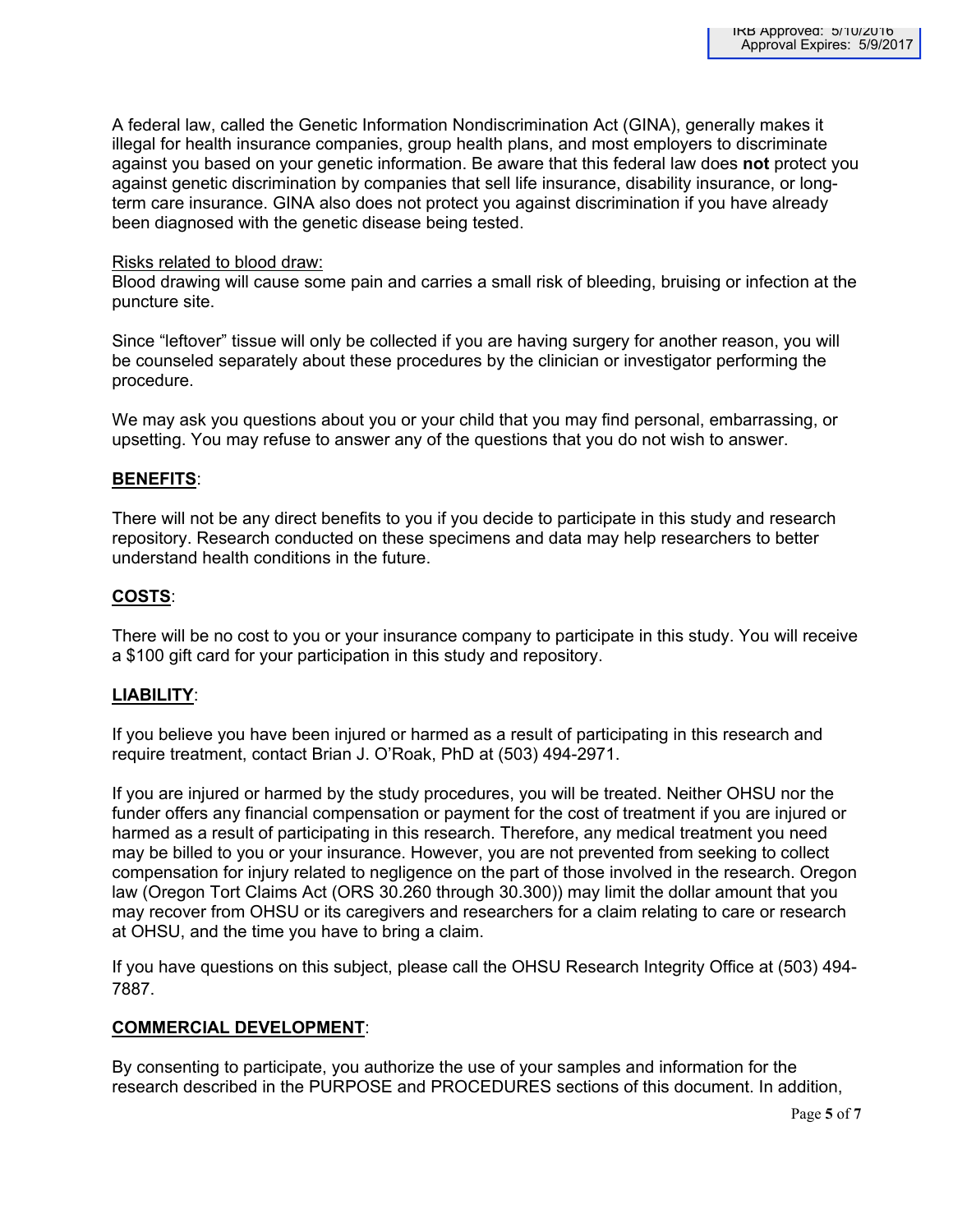you acknowledge that OHSU may make any lawful use of your samples and information, including, but not limited to, future research studies, destroying them, or transferring them to a public or private entity.

Samples and information obtained from you in this research may be used to make a discovery that could be patented or licensed to a company. There are no plans to provide financial compensation to you should this occur. However, should OHSU ever provide your samples or information to anyone else for research or commercial use, it will do so in such a way as to protect your privacy and confidentiality as stated in the CONFIDENTIALITY section of this document. Further, you will have no responsibility or liability for any use that may be made of your samples.

# **PARTICIPATION**:

If in the future you decide you no longer want to participate in this study and research repository, we will remove your name and any other identifiers from your biological samples and/or other information, but the material will not be destroyed and we will continue to use if for research.

State: If you have any questions, concerns, or complaints regarding this study now or in the future, contact Brian O'Roak at (503) 494-1382.

This research is being overseen by an Institutional Review Board ("IRB"). You may talk to the IRB at (503) 494-7887 or irb@ohsu.edu if:

- Your questions, concerns, or complaints are not being answered by the research team.
- You want to talk to someone besides the research team.
- You have questions about your rights as a research subject.
- You want to get more information or provide input about this research.

You may also submit a report to the OHSU Integrity Hotline online at https://secure.ethicspoint.com/domain/media/en/gui/18915/index.html or by calling toll-free (877) 733-8313 (anonymous and available 24 hours a day, 7 days a week).

You do not have to join this or any research repository. You do not have to allow the use and disclosure of your health information for this repository, but if you do not, you cannot join the repository or this study.

If you do join the study and repository and later change your mind, you have the right to quit at any time. This includes the right to withdraw your authorization to use and disclose your health information. If you choose not to join this repository, or if you withdraw early from the repository, there will be no penalty or loss of benefits to which you are otherwise entitled, including being able to receive health care services or insurance coverage for services. Talk to the investigator if you want to withdraw from the repository.

If you no longer want your health information to be used and disclosed as described in this form, you must send a written request or email stating that you are revoking your authorization to:

**Brian J. O'Roak, PhD 3181 SW Sam Jackson Park Rd. Mail Code: L103 Portland, OR 97239-3098 oroak@ohsu.edu**